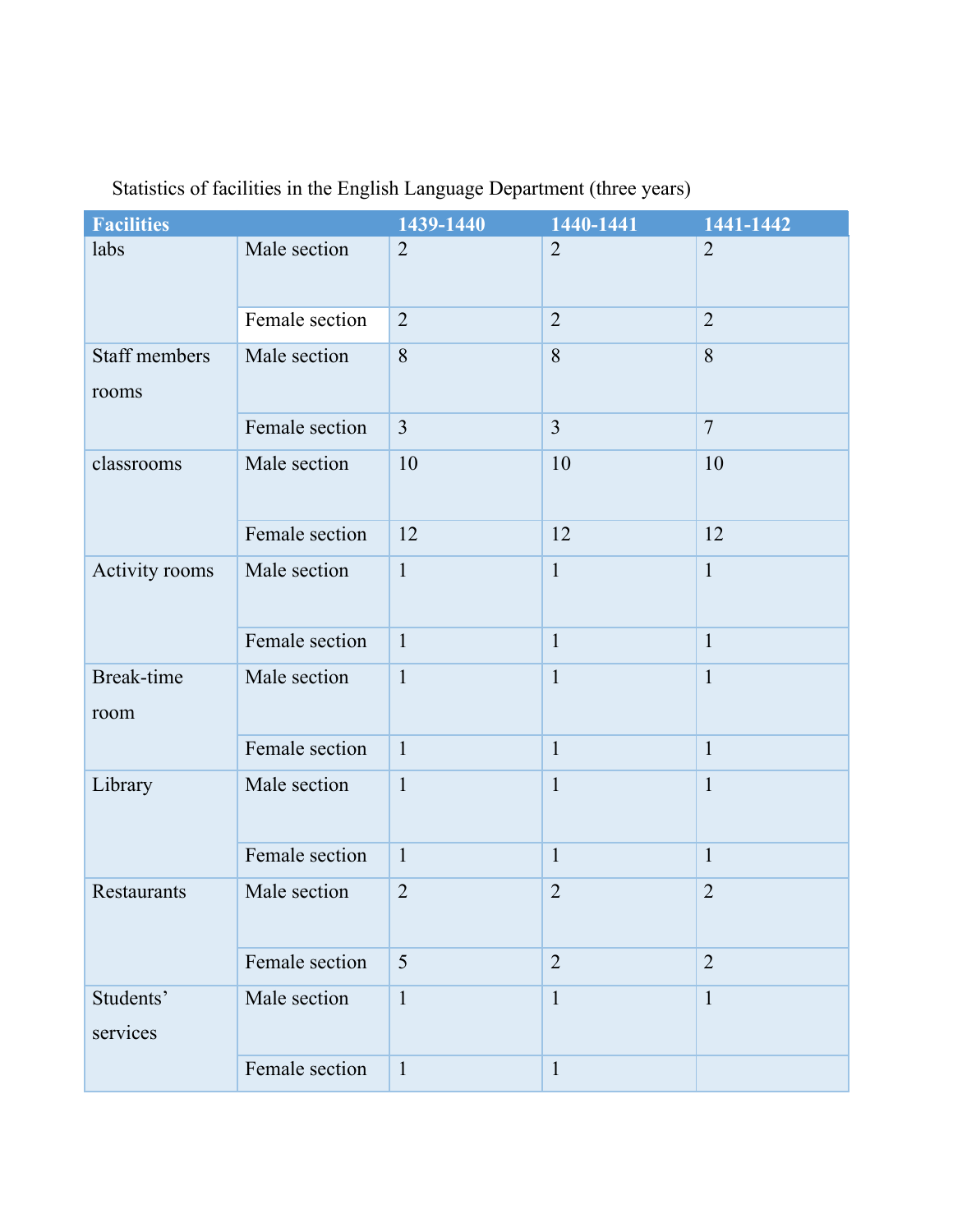| Students' toilets   Male section |                | $\mathfrak b$ | $\mathfrak b$ |
|----------------------------------|----------------|---------------|---------------|
|                                  | Female section |               |               |
| Staff members                    | Male section   |               |               |
| toilets                          | Female section |               |               |



## Statistics of **Electronic equipment** in the English Language Department

| Female    |               |                          | Male section  |           |           |                      |
|-----------|---------------|--------------------------|---------------|-----------|-----------|----------------------|
| section   |               |                          |               |           |           |                      |
|           | 1441-144<br>2 | 1440-144<br>$\mathbf{1}$ | 1439-1<br>440 | 1441-1442 | 1440-1441 | 1439-144<br>$\theta$ |
| Number    | 60            | 48                       | 48            | 80        | 80        | 80                   |
| of        |               |                          |               |           |           |                      |
| computers |               |                          |               |           |           |                      |
| at labs   |               |                          |               |           |           |                      |
| Number    | 5             | 5                        | 5             | 5         | 5         | 5                    |
| of        |               |                          |               |           |           |                      |
| computers |               |                          |               |           |           |                      |